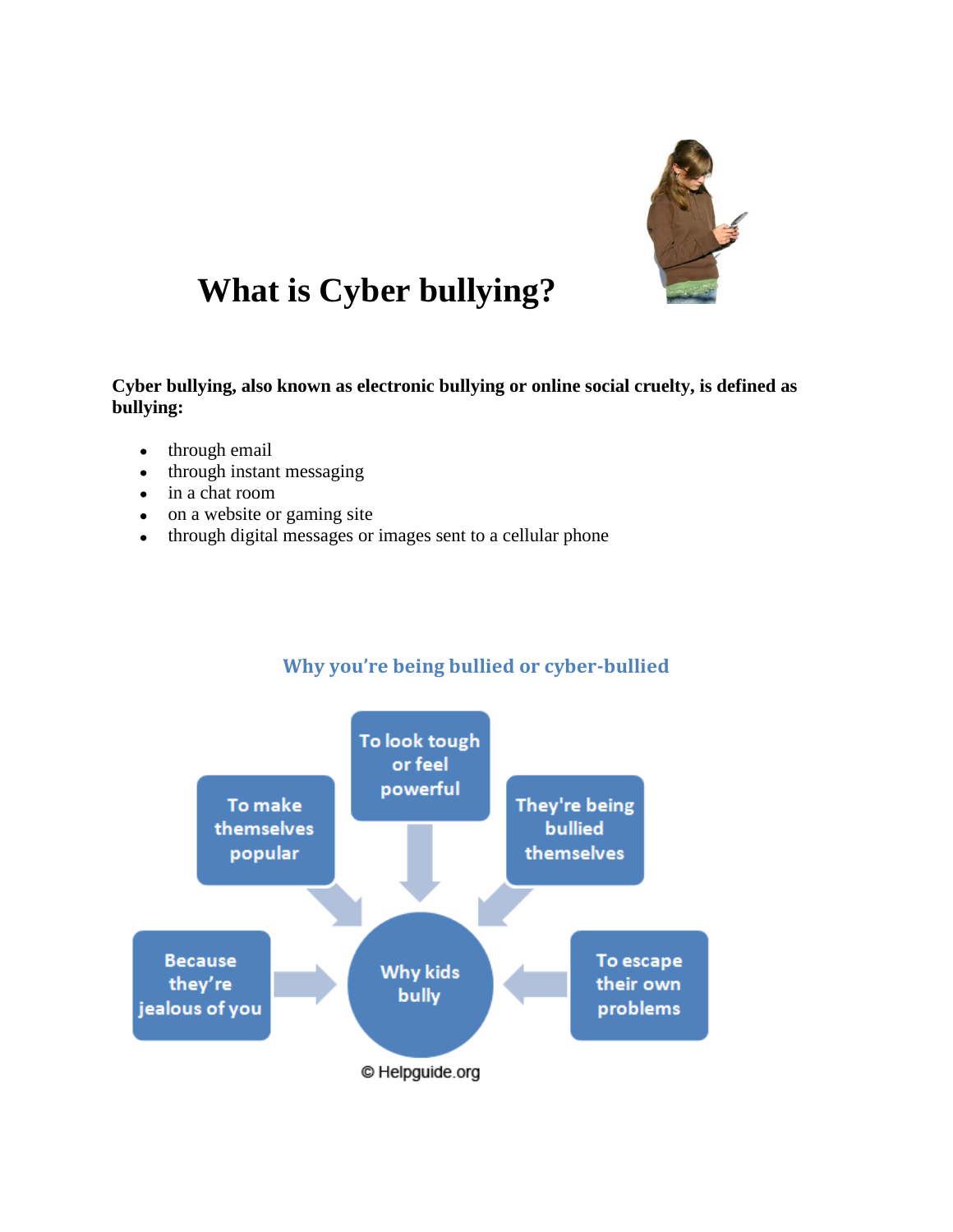# **You are NOT alone**



### **Tip #1: Respond as bullying is happening**

- **Walk away.** Bullies want to know they have control over your emotions so don't react with anger or retaliate with physical force. If you walk away, ignore them, or calmly and assertively tell them you're not interested in what they have to say, you're demonstrating that they don't have control over you.
- **Protect yourself.** If you can't walk away and are being physically hurt, protect yourself so you can get away. Your safety is the first priority.
- **Report the bullying to a trusted adult**. If you don't report threats and assaults, a bully will often become more and more aggressive. In many cases adults can find ways to help with the problem without letting the bully know it was you who reported them.
- **Repeat as necessary**. Like the bully, you may have to be relentless. Report each and every bullying incident until it stops. There is no reason for you to ever put up with bullying.

#### **Tip #2: Handle a cyber-bully**

- **Do not respond to cyber-bullying messages**. The bully wants to feel in control of your emotions, so the best response is no response.
- **Document cyber-bullying**. Save and print out emails, text messages, or screenshots.
- **Block the cyber-bully** on your phone, IM list, websites, or social media pages. Report inappropriate messages to an Internet service provider or website moderator; report threats to the police.

#### **Tip #3: Reframe the problem of bullying or cyber-bullying**

By changing your attitude towards bullying you can help regain a sense of control.

**Try to view bullying from a different perspective**. The bully is an unhappy, frustrated person who wants to have control over your feelings so that you feel as badly as they do. Don't give them the satisfaction.